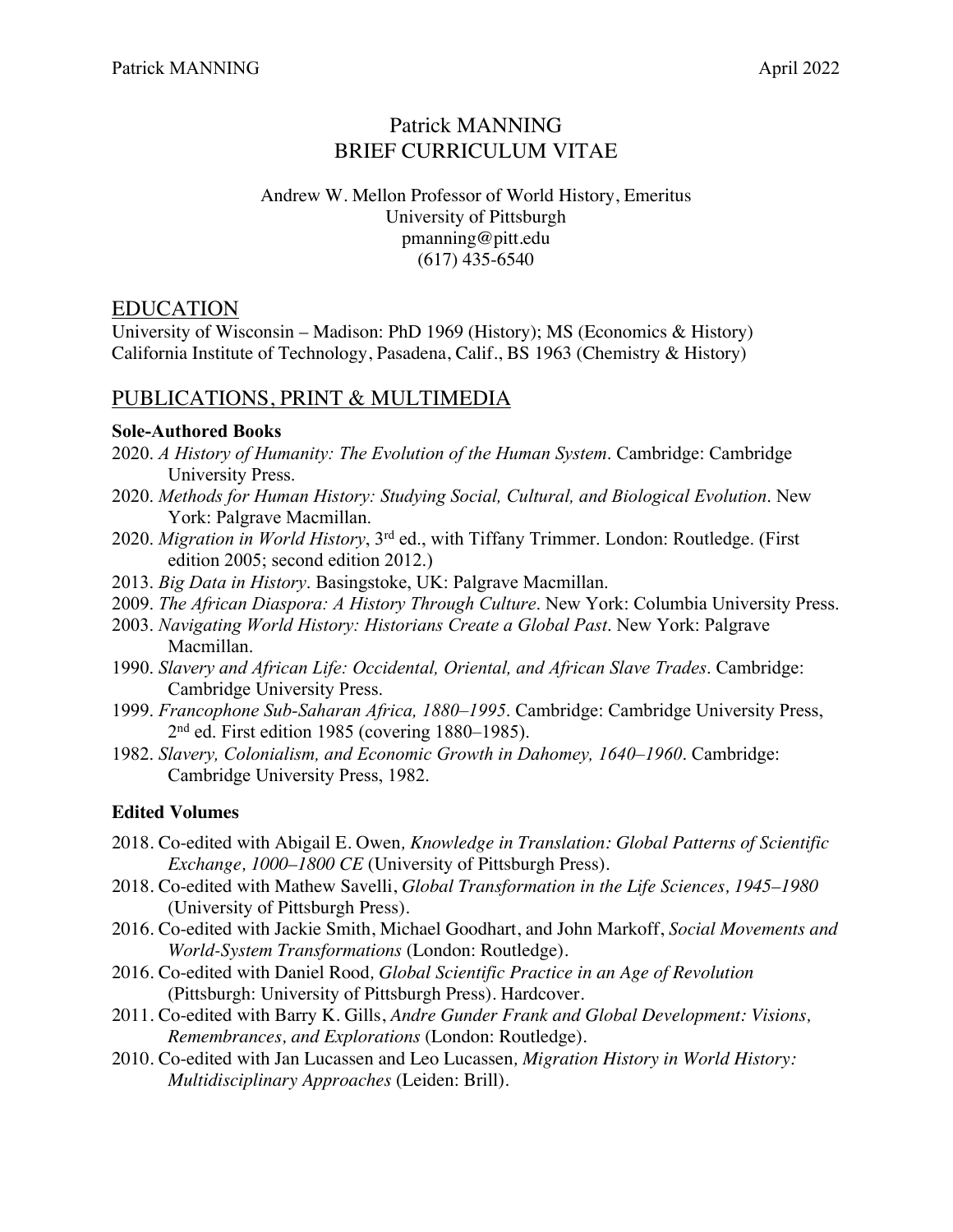- 2008. *Global Practice in World History: Advances Worldwide* (Princeton: Markus Wiener Publishers).
- 2006. *World History: Global and Local Interactions* (Princeton: Markus Wiener Publishers).
- 2000. *Migration in Modern World History, 1500–2000*. CD-ROM, Wadsworth. 1996. Slave Trades, 1500–1800: Globalization of Forced Labour. Aldershot, U.K. Ashgate Variorium. Volume 15 of *An Expanding World*, edited by A. J. Russell-Wood.
- 1991. Co-edited with Joshua Brown, Karin Shapiro, Jon Wiener, Belinda Bozzoli and Peter Delius, *History from South Africa: Alternative Visions and Practices*. (Philadelphia: Temple University Press.)

### **Principal Articles and Book Chapters**

- 2022. "Empires and Nations in the Modern World: Shifting Political Orders." *Asian Review of World Histories* 10: 1–32.
- 2021. "The Concept of 'Civilization' since 1756: Reflections in the Framework of World History" (in Chinese). *Global History Review* 21, 2: 38–57.
- 2021. "'Civilization' in History and Ideology Since 1800." *New Global Studies* preprint, 1–20, accepted October 19, 2021, https://doi.org/10.1515/ngs-2021-0049.
- 2021. "Education Across the African Diaspora, 1500–2020." *Peabody Journal of Education* 96, 2: 125–134.
- 2021. "The 'Second Slavery' in Africa: Migration and Political Economy in the Nineteenth Century." In Dale Tomich and Paul Lovejoy, eds. *The Atlantic and Africa: The Second Slavery and Beyond*, 203–215 (State University of New York Press).
- 2021 "Africa: slavery and the world economy, 1700–1870." Stephen Broadberry, and Kyoji Fukao, eds., *Cambridge Economic History of the Modern World*, 246–264.
- 2020. "Migration in World History." Elli Heikkilä, ed., *In Which Direction is Finland Evolving? The Dynamics of Mobility and Migration*, 18–39 (Turku, FI: Migration Institute of Finland).
- 2020. Co-authored with Yu Liu, "Research Note on Captive Atlantic Flows: Estimating Missing Data by Slave-Voyage Routes." *Journal of World-Systems Research* 26: 103–25.
- 2019. Co-authored with Yu Liu, "Routes of Atlantic Slave Voyages: Revised Framework and New Insights." *Journal of World-Systems Research* 25 (2019): 449–66.
- 2019. Co-authored with Jamie Miller, "Historical Writing in Postcolonial Africa: The Institutional Context." *International Journal of African Historical Studies* 52 (2019): 191–216.
- 2018. "The Life-Sciences, 1900–2000: Analysis and Social Welfare from Mendel and Koch to Biotech and Conservation." *Asian Review of World Histories* 6: 185–208.
- 2018. "Introduction: Knowledge in Translation." Patrick Manning and Abigail Owen, eds., *Knowledge in Translation: Global Patterns of Scientific Exchange, 1000–1800 CE*, 1–16 (Pittsburgh: University of Pittsburgh Press).
- 2018. Co-edited with Matthew Savelli, "Introduction: Life-Sciences in the Era of Decolonization, Social Welfare and Cold War." *Global Transformations in the Life Sciences, 1945–1980,* 1–14 (Pittsburgh: University of Pittsburgh Press).
- 2018. "Moving Institutions: World History and its Beginnings in Theory." May Hawas, ed., *The Routledge Companion to World Literature and World History*, 14–27 (New York: Routledge).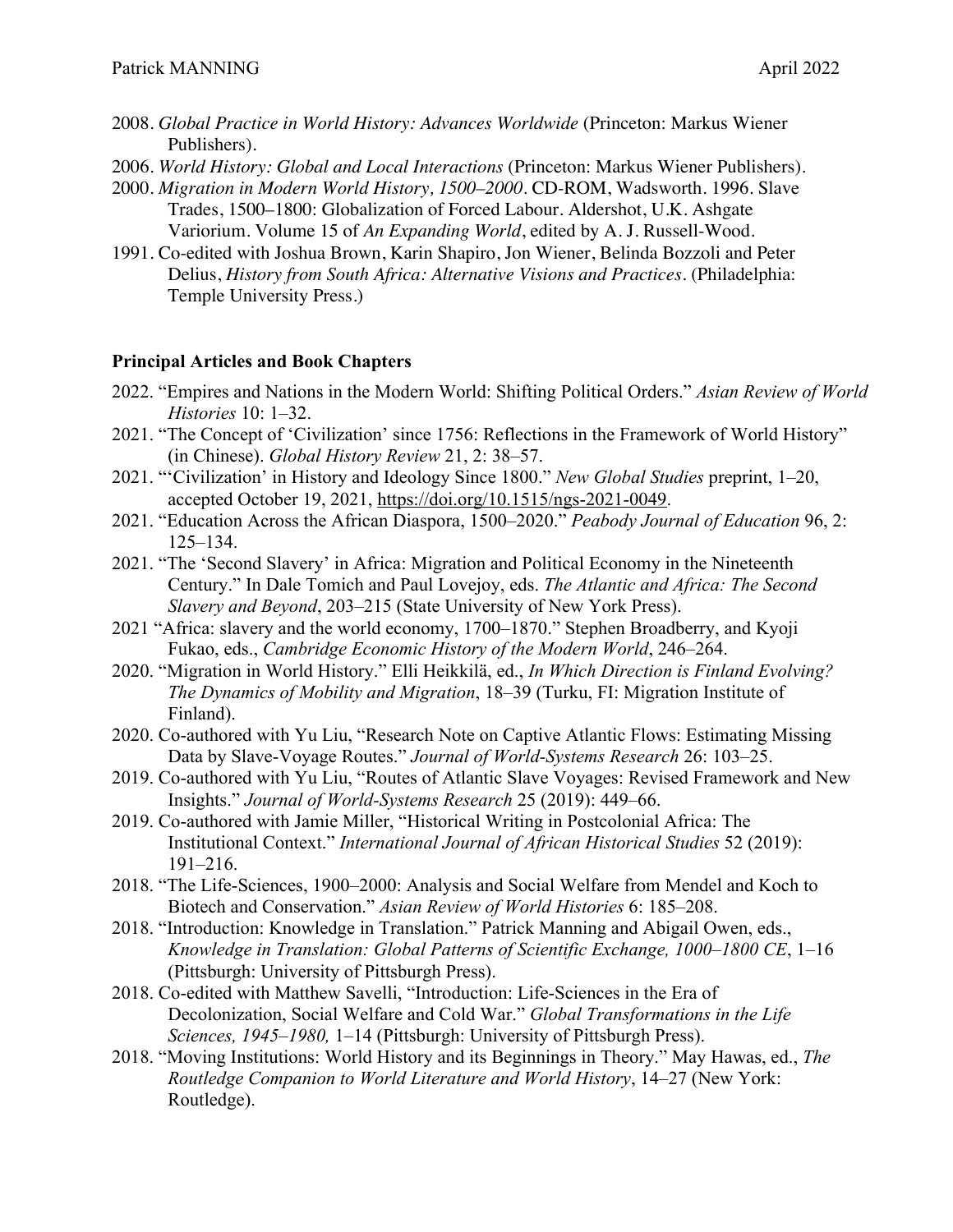- 2017. "Inequality: Historical and Disciplinary Approaches." *American Historical Review* 122, 1: 1-22.
- 2017. "Collaborative Historical Information Analysis." Kai Cao, ed., *Comprehensive Geographic Information Systems*, 3: 119–144 (Amsterdam: Elsevier, 2017). Co-authored with Pieter François, Daniel Hoyer, and Vladimir Zadorozhny.
- 2017. "The Human System—An Introduction." R. Charles Weller, ed., *21st-Century Narratives of World History: Between Shared, Contested and Pluralist Approaches,* 169–196 (New York: Palgrave Macmillan).
- 2016. Co-authored with Matt Drwenski, "The Differences of Inequality in Africa." Pat Hudson and Keith Tribe, eds., *The Contradictions of Capital in the Twenty-First Century: The Piketty Opportunity*, 207–222 (Newcastle upon Tyne: Agenda Publishing).
- 2016. "Building Global Perspectives in History of Science: The Era from 1750 to 1850." Patrick Manning and Daniel Rood, eds., *Global Scientific Practice in an Age of Revolutions* (Pittsburgh: University of Pittsburgh Press): 1–18.
- 2015. "Locating Africans on the World Stage: A Problem in World History." *Journal of World History* 26: 605-637.
- 2015. "Migration in human history." David Christian, ed., *Cambridge World History* (Cambridge: Cambridge University Press) 1: 277–310.
- 2015. "African Encounters with Global Narratives." Pat Hudson and Francesco Boldizzini, eds., *Routledge Handbook of Global Economic History*, 409–428 (London: Routledge).
- 2014. "Africa's Place in Globalization: Africa, Eurasia, and their Borderlands." *Journal of Globalization Studies* 5, 1: 65-81.
- 2014. "African Population, 1650–2000: Comparisons and Implications of New Estimates." Emmanuel Akyeampong, Robert Bates, Nathan Nunn, and James Robinson, eds., *Africa's Development in Historical Perspective*, 131–152 (Cambridge: Cambridge University Press).
- 2013a. "African and World Historiography." *Journal of African History* 54, 3: 319-330. 2013b. "Global History and Maritime History." International Journal of Maritime History 15, 1: 1-22.
- 2013c. Co-authored with Sanjana Ravi, "Cross-Disciplinary Theory in Construction of a World-Historical Archive." *Journal of World-Historical Information*. 1, 1: 15–39.
- 2011a. "Epistemology." Jerry H. Bentley, ed., *Oxford History Handbook: World History*, 105– 121 (New York: Oxford University Press).
- 2010. Co-authored with Aiqun Hu, "The Global Social Insurance Movement since the 1880s." *Journal of Global History* 5, 1: 125-148.
- 2010. "African Population: Projections, 1851–1961." Karl Ittmann, Dennis D. Cordell, and Gregory Maddox, eds., *The Demographics of Empire: The Colonial Order and the Creation of Knowledge*, 245–275 (Athens: Ohio University Press).
- 2009a. "Frontiers of Family Life: Early Modern Atlantic and Indian Ocean Worlds." *Modern Asian Studies* 43, 1: 315-333.
- 2006a. "Cross-Community Migration: A Distinctive Human Pattern." *Social Evolution and History* 5, 2: 24–54.
- 2006b. "Homo sapiens Populates the Earth: A provisional synthesis, privileging linguistic data." *Journal of World History* 17, 2: 115–158.
- 2006a. "Slavery and Slave Trade in West Africa, 1450–1930." Emmanuel Akyeampong, ed, *Themes in West Africa's History*, 99–117 (Oxford: James Currey).